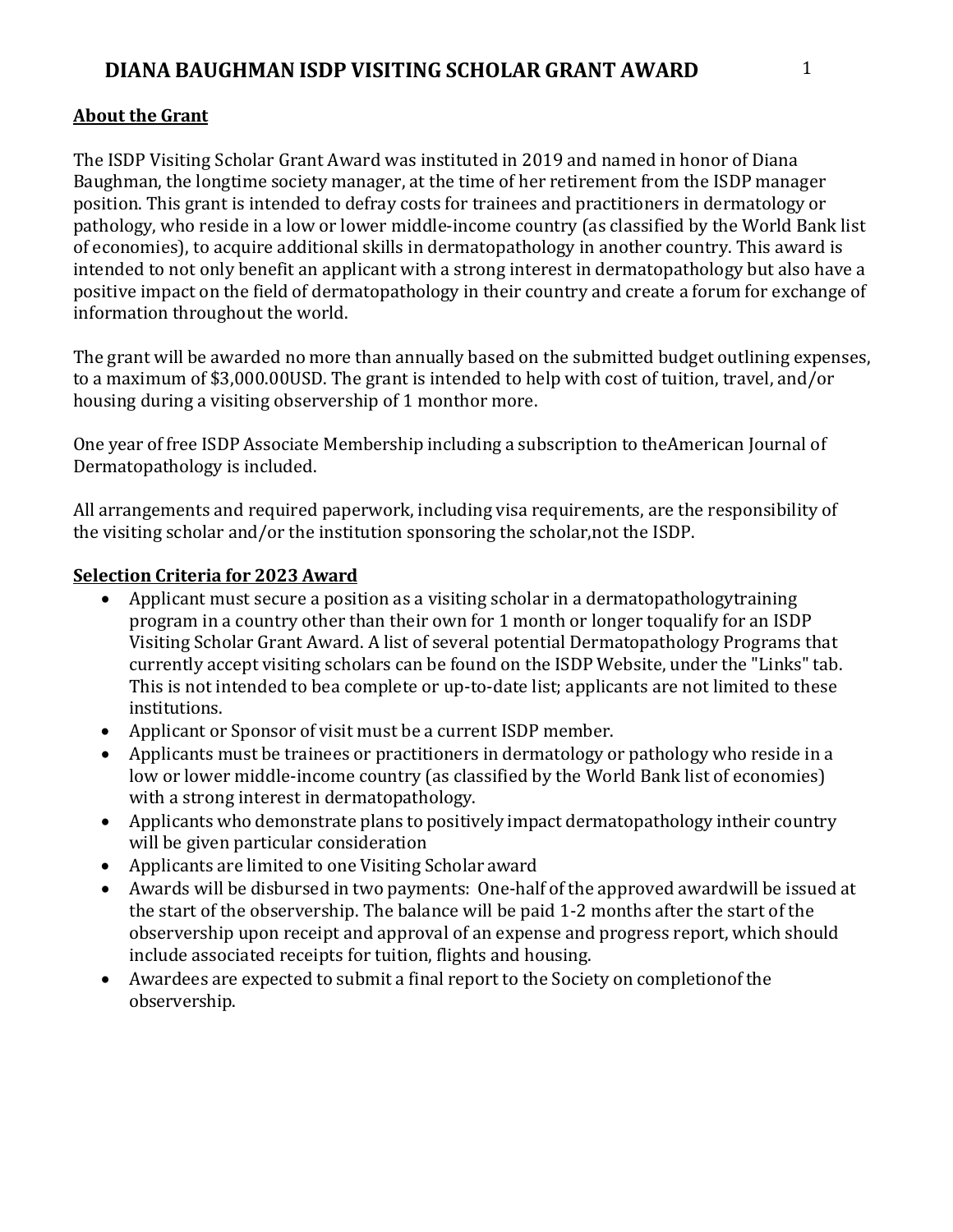## **Application Materials**

 $\Box$  Completed application form

 $\Box$  Budget outlining expenses to be incurred (up to \$3000.00USD)

 $\Box$  Applicant's biographical sketch (Curriculum vitae)

 $\Box$  One page letter of purpose including the goal of the visit, anticipated long term impact for their home country, and reason for selection of the host institution or program director

 $\Box$  Letter from sponsoring institution's Program Director indicating willingness to accept applicant for a visiting observership

 $\Box$  Head and shoulder photograph

#### **Application**

#### **Applicant Demographics:**

| Name:                    |  |
|--------------------------|--|
| Email:                   |  |
| Institution:             |  |
| Address:                 |  |
|                          |  |
| Country:                 |  |
| Telephone/Fax:           |  |
| <b>Current Position:</b> |  |

#### **Sponsoring Institution Accepting Applicant:**

| Name of Program Director: |               |  |
|---------------------------|---------------|--|
| Email:                    |               |  |
| Name of Institution:      |               |  |
| Address:                  |               |  |
| City                      | State/Country |  |
| Telephone/Fax:            |               |  |
|                           |               |  |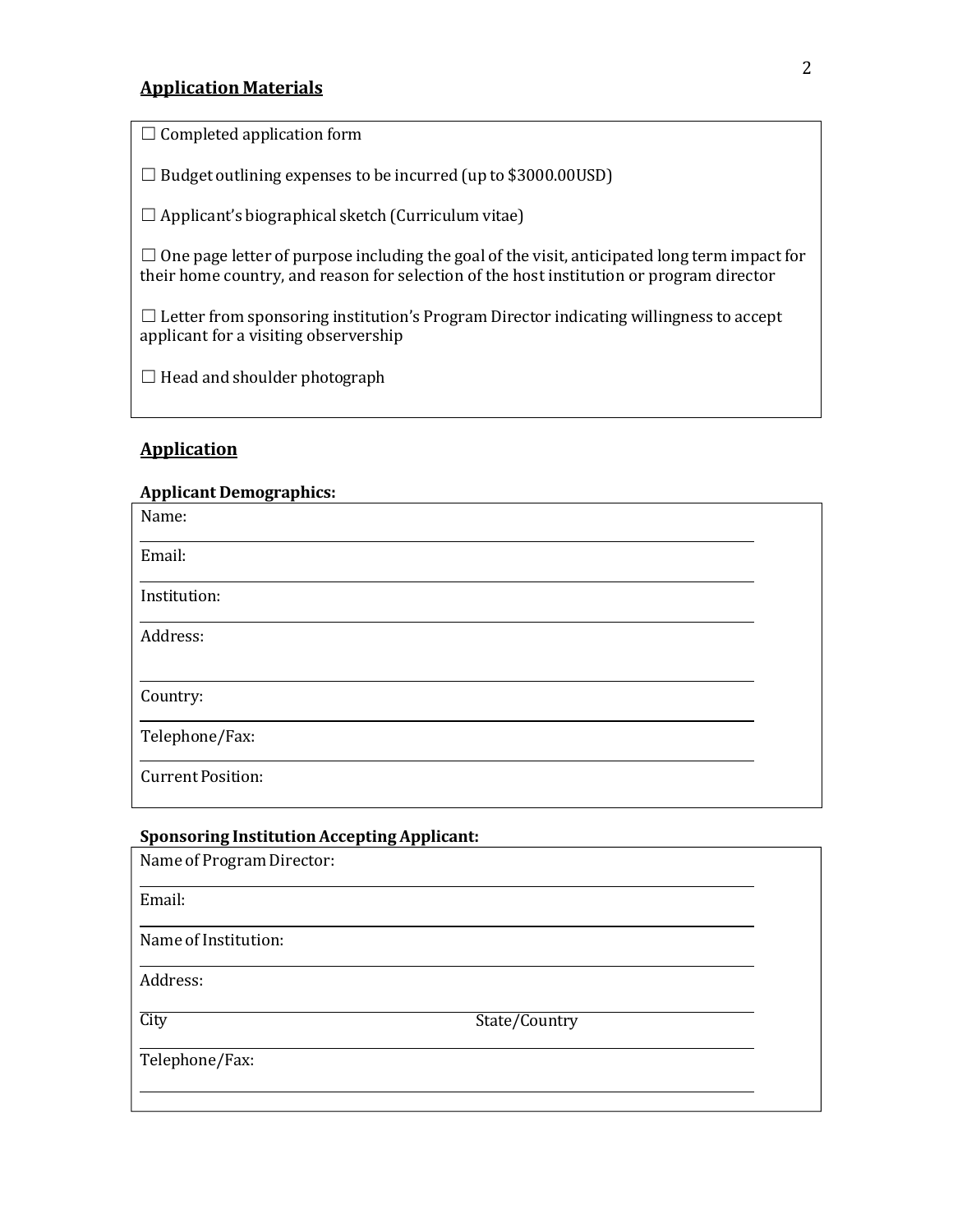| <b>Applicant Signature:</b> | Date: |
|-----------------------------|-------|
| Print Name:                 |       |
|                             |       |

### **Budget Request:**

| Total Request*: \$ |  |
|--------------------|--|
| Tuition: \$        |  |
| Transportation \$  |  |
| Lodging: \$        |  |
| Food: \$           |  |
|                    |  |

\* Receipts will be required

What is the anticipated length of the observership? \_\_\_\_\_\_\_\_\_\_\_\_\_\_\_\_\_\_\_\_\_\_\_\_\_\_\_\_

Are there other sources of financial support for this observership? (if so, please describe)

When did you complete residency training in pathology/dermatology (mm/yyyy)?

Describe your prior training and experience in dermatopathology, dermatology and/or pathology, including prior fellowships and oberverships and any current involvement in dermatopathology.

Have you received other grants/awards related to dermatopathology? (if so, describe)

Describe the need for dermatopathology in your country.